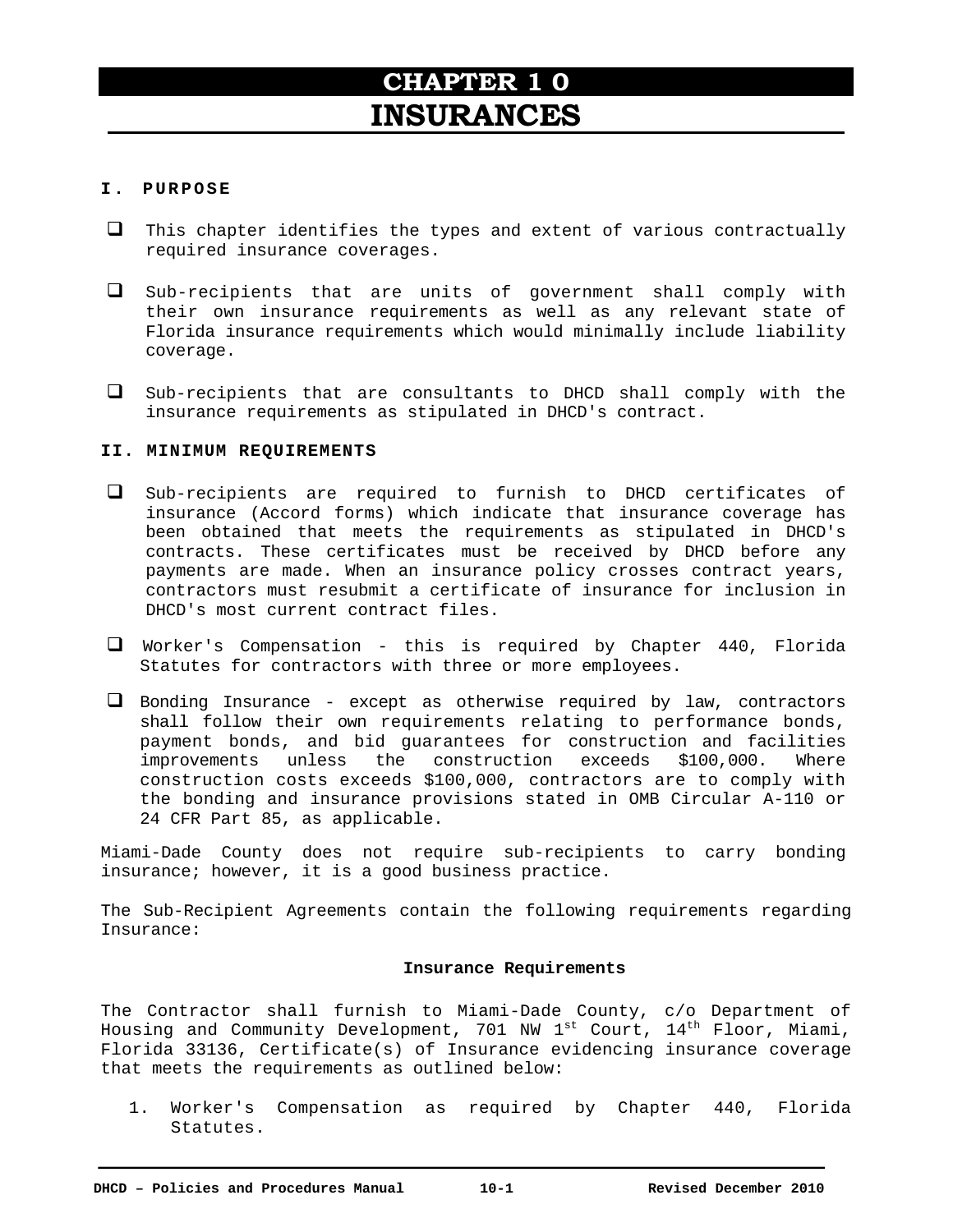- 2. Public Liability Insurance on a comprehensive basis in an amount not less than \$300,000 per occurrence for Bodily Injury and Property Damage combined. Miami-Dade County must be shown *as* an additional insured with respect to this coverage.
- 3. Automobile Liability Insurance covering all owned, non-owned and hired vehicles used in connection with this contract in an amount not less than \$300,000 per occurrence for Bodily Injury and Property Damage combined.

## **DESIGN STAGE (IF APPLICABLE)**

In addition to the insurance required in  $(1)-(3)$  above, a Certificate of Insurance must be provided as follows:

4. Professional Liability Insurance in the name of the Contractor of the licensed design professional employed by the Contractor in an amount not less than \$300,000 per occurrence providing for all sums which the Contractor and/or the design professional shall become legally obligated to pay as damages for claims arising out of the services performed by the Contractor or any person employed by the Contractor in connection with this contract. This insurance shall be maintained for a period of two (2) years after the Certificate of Occupancy is issued.

#### **CONSTRUCTION PHASE (IF APPLICABLE)**

In addition to the insurance required in 1-4 above, the Contractor shall provide or cause its Subcontractors to provide original policies indicating the following types of insurance coverage prior to any construction:

- 5. Completed Value Builder's Risk Insurance on an "All Risk" basis in an amount not less than one hundred (100%) percent of the insurable value of the building(s) or  $structure(s)$ . The policy shall be in the name of Miami-Dade County and the Contractor.
- 6. Flood Insurance shall be provided for those properties found to be within a flood hazard zone, in an amount not less than the full replacement values of the completed structure(s) or the maximum amount of coverage available through the National Flood Insurance Program (NFIP), whichever is greater. The policy will show Miami-Dade County *as* :a Loss Payee A.T.I.M.A. This policy will be provided at such time that the buildings' walls and roof exist.

#### **OPERATION/MANAGEMENT PHASE (IF APPLICABLE)**

After the Construction Phase is completed and occupancy begins, the following insurance must be kept in force throughout the duration of the Loan and/or Contract: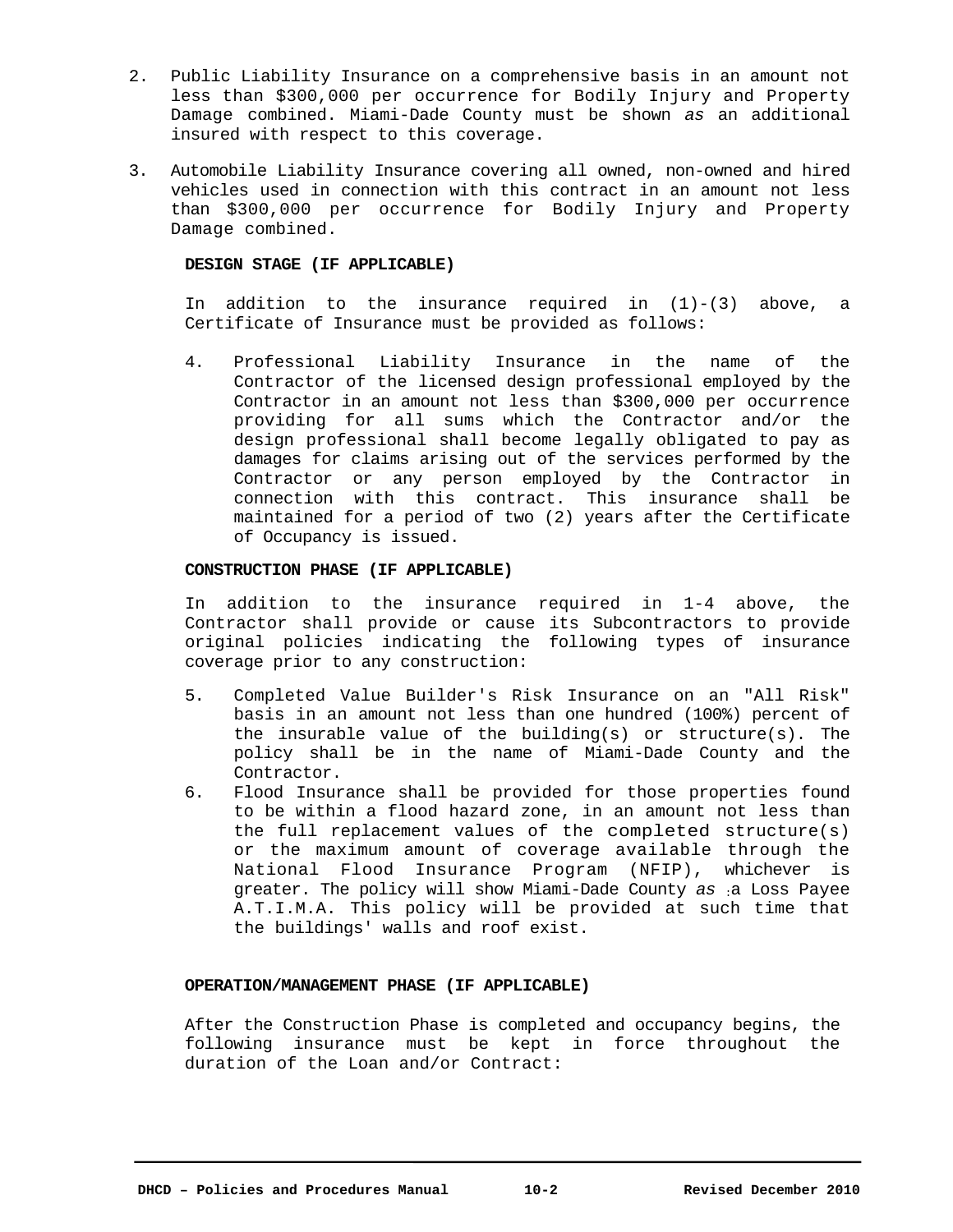- 7. Public Liability in an amount not less than \$1,000,000 per occurrence for Bodily Injury and Property Damage combined. Miami-Dade County must be shown as an additional insured with respect to this coverage.
- 8. Property Insurance Coverage on an "All Risk" basis in an amount not less than one hundred (100) percent of the replacement cost of the property. Miami-Dade County must be shown as a Loss Payee with respect to this coverage A.T.I.M.A.
- 9. Flood Insurance coverage for those properties found to be within a flood hazard zone for the full replacement values of the structure(s) or the maximum amount of coverage available through the National Flood Insurance Program (NFIP). The policy will show Miami-Dade County as a Loss Payee A.T.I.M.A.

## **CONTRACTOR LIABILITY OBLIGATION**

Compliance with the foregoing requirements shall not relieve the Contractor of his liability and obligation under this subsection or under any subsection of this contract. The contract is contingent upon receipt of the insurance documents within fifteen (15) calendar days after the Board of County Commissioners' approval. If the Insurance Certificate is received within the specified period, but not in the manner prescribed in these requirements, the Contractor shall be verbally notified of the deficiency and shall have an additional five (5) calendar days to submit a corrected certificate to the County.

If the Contractor fails to submit the required insurance documents in the manner prescribed in these requirements within twenty (20) calendar days after the Board of County Commissioners' approval, the Contractor shall be in default of the terms and conditions of the contract.

## **CERTIFICATE CONTINUITY**

The Contractor shall be responsible for assuring that the insurance certificates required in conjunction with this subsection remain in force for the duration of the contract period, including *any* and all option years, if applicable. If the insurance certificates are scheduled to expire during the contract period, the Contractor shall be responsible for submitting new or renewed insurance certificates to the County at a minimum of thirty (30) calendar days before such expiration.

In the event that expiration certificates are not replaced with new or renewed certificates that cover the contract period, the County shall suspend the contract until the new or renewed certificates are received by the County in the manner prescribed in the requirements; provided, however, that this suspended period does not exceed thirty (30) calendar days. If such suspension exceeds thirty (30) calendar days, the County may, at its sole discretion, terminate the contract for cause.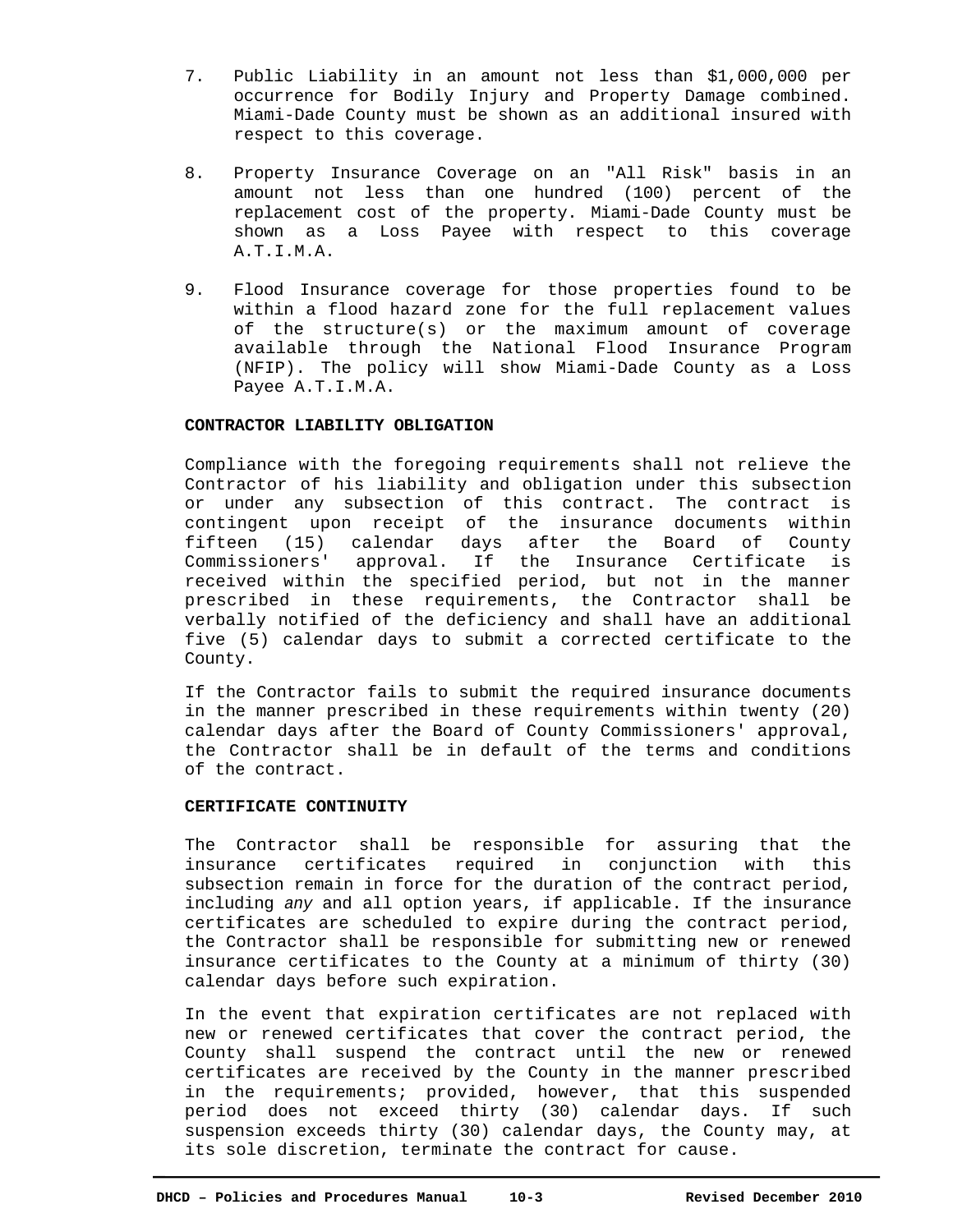Prior to execution of the contract by the County and commencement of the contracted services, the Contractor shall obtain all insurance required under this Section and submit same to the County for approval. All insurance shall be maintained throughout the term of the contract.

The Public Liability Insurance coverage as required in paragraph (2) above shall include those classifications, as listed in Standard Liability Insurance Manuals, which are applicable to the operations of the Contractor in the performance of this Contract.

All insurance policies required above shall be issued by companies authorized to do business under the laws of the State of Florida, with the following qualifications:

The company must be rated no less than "B" as to management, and no less than "Class V" as to financial strength, according to the latest edition of Best's Insurance Guide, published by A.M. Best Company, Oldwick, New Jersey, or its equivalent, subject to the approval of the County's Risk Management Division.

Certificates will show that no modification or change in insurance shall be made without thirty (30) days written advance notice to the certificate holder.

# C. Indemnification

The Contractors shall indemnify and hold harmless the County and its officers, employees, agents and instrumentalities from any and all liability, losses or damages, including attorneys' fees and costs of defense, which the County or its officers, employees, agents or instrumentalities may incur as a result of claims, demands, suits, causes of actions or proceedings of any: kind or nature arising out of, relating to or resulting from the performance of this Agreement by the Contractor or its employees, agents, servants, partners principals or subcontractors. The Contractor shall pay all claims and losses in connection therewith and shall investigate and defend all claims, suits or actions of any kind or nature in the name of the County, where applicable, including appellate proceedings, and shall pay all costs, judgments, and attorney's fees which may issue thereon. The Contractor expressly understands and agrees that any insurance protection required by the Agency's Agreement with the County or otherwise provided by the Contractor shall in no way limit the responsibility to indemnify, keep and save harmless and defend the County or its officers, employees, agents and instrumentalities as herein provided.

D. Documents

The Contractor shall submit documents to DHCD as described below or any other document in whatever form, manner, or frequency as prescribed by DHCD. These will be used for monitoring progress, performance, and compliance with the Agency's contract with the County and for compliance with applicable County and Federal requirements.